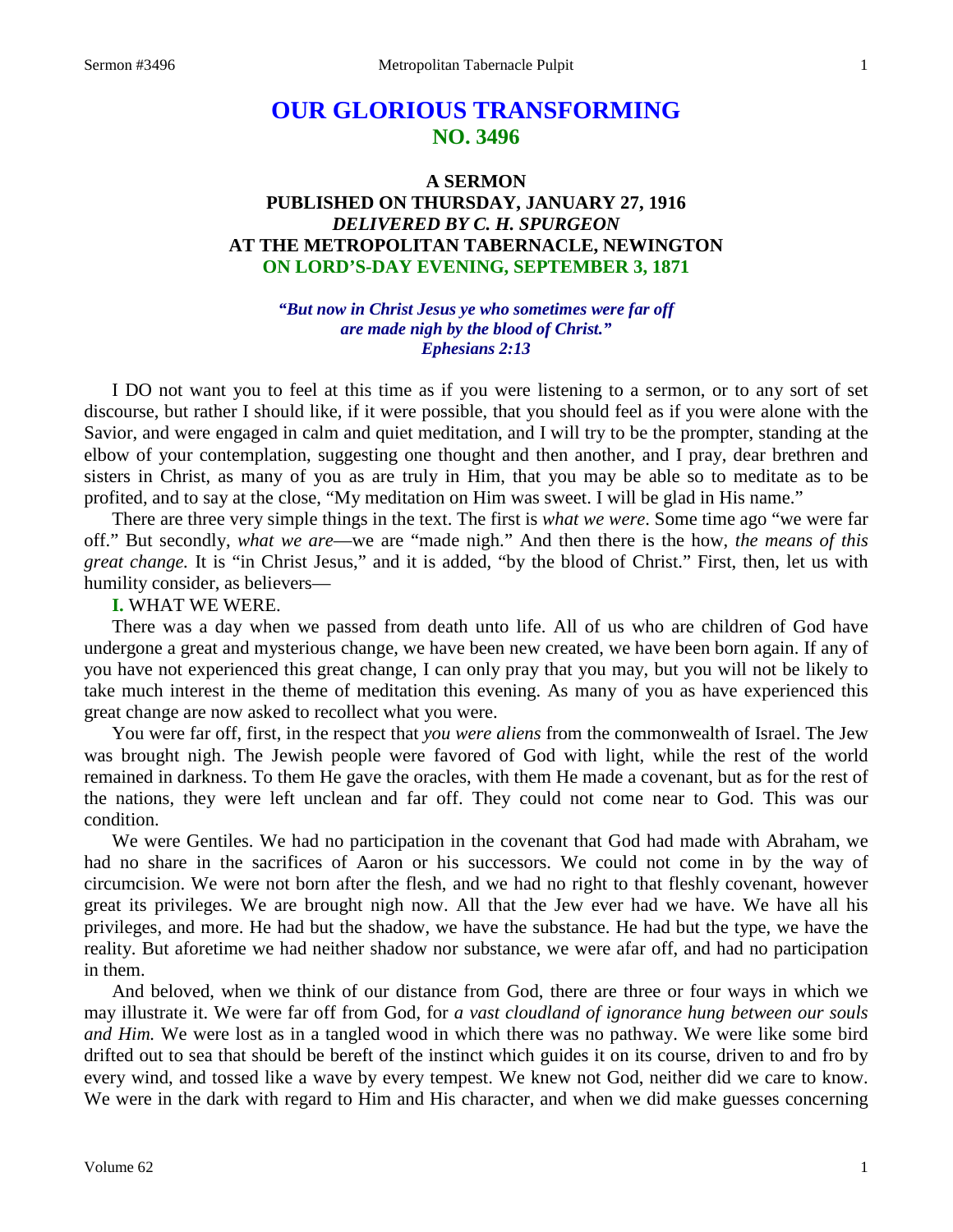God, they were very wide of the truth, and did not help to bring us at all near. He has taught us better now, He has taught us to call Him Father, and to know that He is love.

Since we have known God, or rather, have been known of God, we have come nigh, but once our ignorance kept us very far off. Worse than that, there was between us and God a vast range of the *mountains of sin*. We can measure the Alps, the Andes have been scaled, but the mountains of sin no man has ever measured yet. They are very high. They pierce the clouds. Can you think of the mountains of your sin, beloved? Reckon them all up since your birth—sins of childhood, and youth, and manhood, and riper years, your sins against the Gospel, and against the law, sins with the body, and sins with the mind, sins of every shape and form—ah! what a mountain range they make! And you were on one side of that mountain, and God was on the other.

A holy God could not wink at sin, and you, an unholy being, could not have fellowship with the thrice Holy One. What a distance!—an impassable mountain sundered you from your God. It has all gone now. The mountains have sunk into the sea, our transgressions have all gone, but oh! what hills they were once, and what mountains they were but a little while ago! In addition to these mountains, there was, on the other side nearest to God, *a great gulf of divine wrath.* God was angry, justly angry, with us. He could not have been God if sin had not made Him angry. He that plays with sin is very far from knowing anything of the character of the Most High. There was a deep gulf.

Ah! even the lost in hell know not how deep it is. They have been sinking in it, but this abyss hath no bottom. God's love is infinite. Who knoweth the power of Thine anger, O Most High? It is all filled now, as far as we are concerned. Christ has bridged the chasm. He has taken us to the other side of it, He has brought us nigh, but what a gulf it was! Look down and shudder.

Have you ever stood on a glacier and looked down a crevasse, and taken a great stone and thrown it down, and waited till at last you heard the sound as it reached the bottom? Have not you shuddered at the thought of falling down that steep? But there you stood but a little while ago, an heir of wrath, even as others. So the apostle puts it, "even as others." Oh! how far off you were!

Nor was this all, for there was another division between you and God. When, dear friends, we were brought to feel our state, and to have some longings after the Most High, had the mountains of sin been moved and the chasm of wrath been filled, yet there remained another distance of our own making. There was *a sea of fear* rolling between us and God. We dare not come to Him. He told us He would forgive, but we could not think it true. He said that the blood would cleanse us—the precious blood of the atoning sacrifice—but we thought our stains too crimson to be removed.

We dared not believe in the infinite compassion of our Father. We ran from Him, we could not trust Him. Do you not remember those times when to believe seemed an impossibility, and salvation by faith appeared to be as difficult a thing as salvation by the works of the law? That sea has gone away now. We have been ferried o'er its streams. We have no fear of God now in the form of trembling, slavish fear, we are brought nigh and say, "Abba Father," with an untrembling tongue.

You see then something of the distance there was between us and God, but I will illustrate it in another way. Think of God a moment. Your thoughts cannot reach Him, He is infinitely pure, the heavens are not clean in His sight, and He charges His angels with folly. That is one side of the picture. Now look at yourself, a worm that has rebelled against its Creator, loathsome with sin, through and through defiled.

When I see a beggar and a prince stand together, I see a distance, but ah! it is but an inch, a span, compared with the infinite leagues of distance in character and nature between God and the fallen man. Who but Christ could have lifted up from so low an estate to so high a condition—from fellowship with devils unto communion with JEHOVAH Himself? The distance was inconceivable. We were lost in wonder at the greatness of the love that made it all to vanish. We were afar off.

Now I have stated that very simply. Think it over a minute. And what do you feel as the result of your thought? Why, humility rises. Suppose you are a very experienced Christian, and a very intelligent reader of the Bible, suppose that for many years you have been able to maintain a consistent character.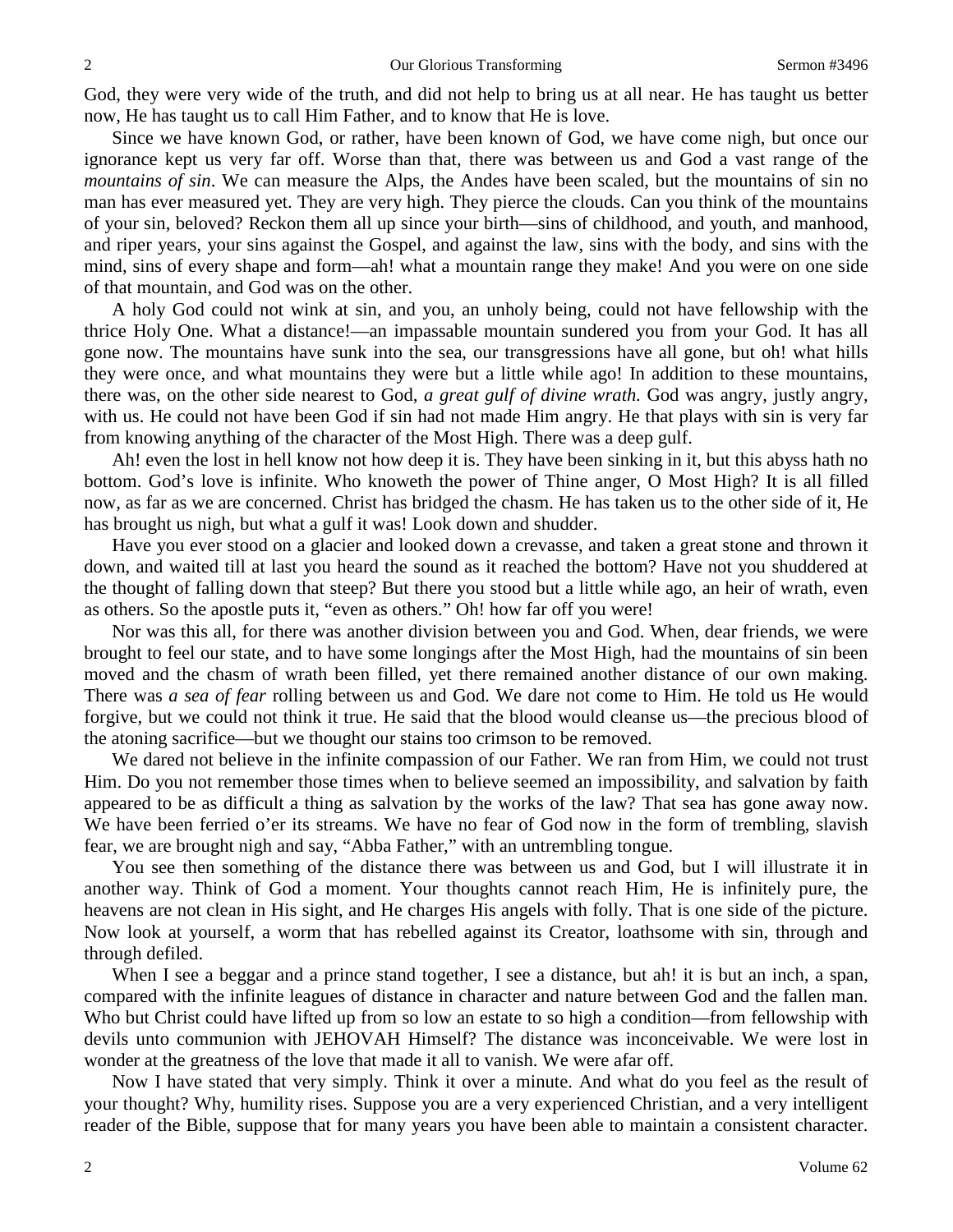#### Sermon #3496 **Our Glorious Transforming 3** 3

Ah! my dear brother, my dear sister, you have nothing whereof glory when you recollect what you were, and what you would have been still if it had not been for sovereign grace. You, perhaps, have forgotten a little that you were just what the Bible says. You have been so contemplating your present privileges that you have for a while failed to remember that it is only by the grace of God that you are what you are. Let these considerations bring you back to your true condition.

And now with lowly reverence at the cross-foot bow down your soul and say, "My Lord, between me and the greatest reprobate there is no difference but what Thy grace has made, between me and lost souls in hell there is no difference except what Thine infinite compassion has deigned to make. I humbly bless thee, and adore thee, and love thee, because thou hast brought me nigh."

And now we shall continue our contemplation, but take the second point. We have a bitter pill in this first one, but the next consideration kills it, takes the bitterness away, and sweetens it. It is,

#### **II.** WHAT WE ARE—WHAT WE ARE

"We are made nigh through the blood of Christ." You will please to observe that the apostle does not say, "We hope we are," he speaks positively, as every believer should. Nor does he say, "We shall be." There are privileges reserved for the future, but here he is speaking of a present blessing, which may be now the object of distinct definite knowledge, which ought to be, indeed, a matter of present experiential enjoyment. We are brought nigh.

What means he by this? Does not he mean, first, what I have already said, that as we were far off, being Gentiles, and not of the favored commonwealth of Israel, we are now brought nigh, that is to say, *we have all the privileges of the once favored race*.

Are they the seed of Abraham? So are we, for he was the Father of the faithful, and we, having believed, have become his spiritual children. Had they an altar? We have an altar whereof they have no right to eat which serve the tabernacle. Had they any high priest? We have a high priest—we have one who has entered into the heavenly. Had they a sacrifice and paschal supper? We have Christ Jesus, who, by His one offering, hath for ever put away our sin, and who is today the spiritual meat on which we feed.

All that they had we have, only we have it in a fuller and clearer sense. "The law was given by Moses, but grace and truth came by Jesus Christ," and they have come to us. But we are brought a great deal nearer than the Jew—than most of the Jews were, for you know, brethren, the most devout Jew could not offer sacrifice to God, I mean, as a rule. Prophets were exceptions. They could not offer sacrifices themselves, they could bring the victim, but there were some special persons who must act as priests. The priest came nigh to God on the behalf of the people.

Listen, O ye children of God, who were once afar off! It is the song of heaven. Let it be your song on earth—"Thou wast slain and hast redeemed us unto God by thy blood, and hath made us priests and kings." *We are all priests* if we love the Savior. Every believer is a priest. It is for him to bring his sacrifice of prayer, and thanksgiving, and come in, even into the holy place in the presence of the Most High. And I might say more, for no priest went into the most holy place of all, save one, the high priest, and he once in the year, not without blood and not without smoke and perfume of incense, ventured into the most holy place. Be we brethren, see the veil taken right away, and we come up to the mercy seat without the trembling which the high priest felt of old, for we see the blood of Jesus on the mercy seat and the veil rent, and we come boldly to the throne of heavenly grace to obtain grace to help in time of need.

Oh! how near we are, nearer than the ordinary Jew, nearer than the priest, as near as the high priest himself, for in the person of Christ we are where He is, that is, at the throne of God. Let me say, dear brethren, that we are near to God today, for *all that divides us from God is gone*. The moment a sinner believes, all that mountain of sin ceases to be. Can you see those hills—those towering Andes? Who shall climb them? But lo! I see one come who has the scar of one that has died upon a cross. I see Him hold up His pierced hand, and one drop of blood falls on the hills, and they smoke, they dissolve like the fat of rams, they burn to vapor, and they are gone. There is not so much as a vestige of them left.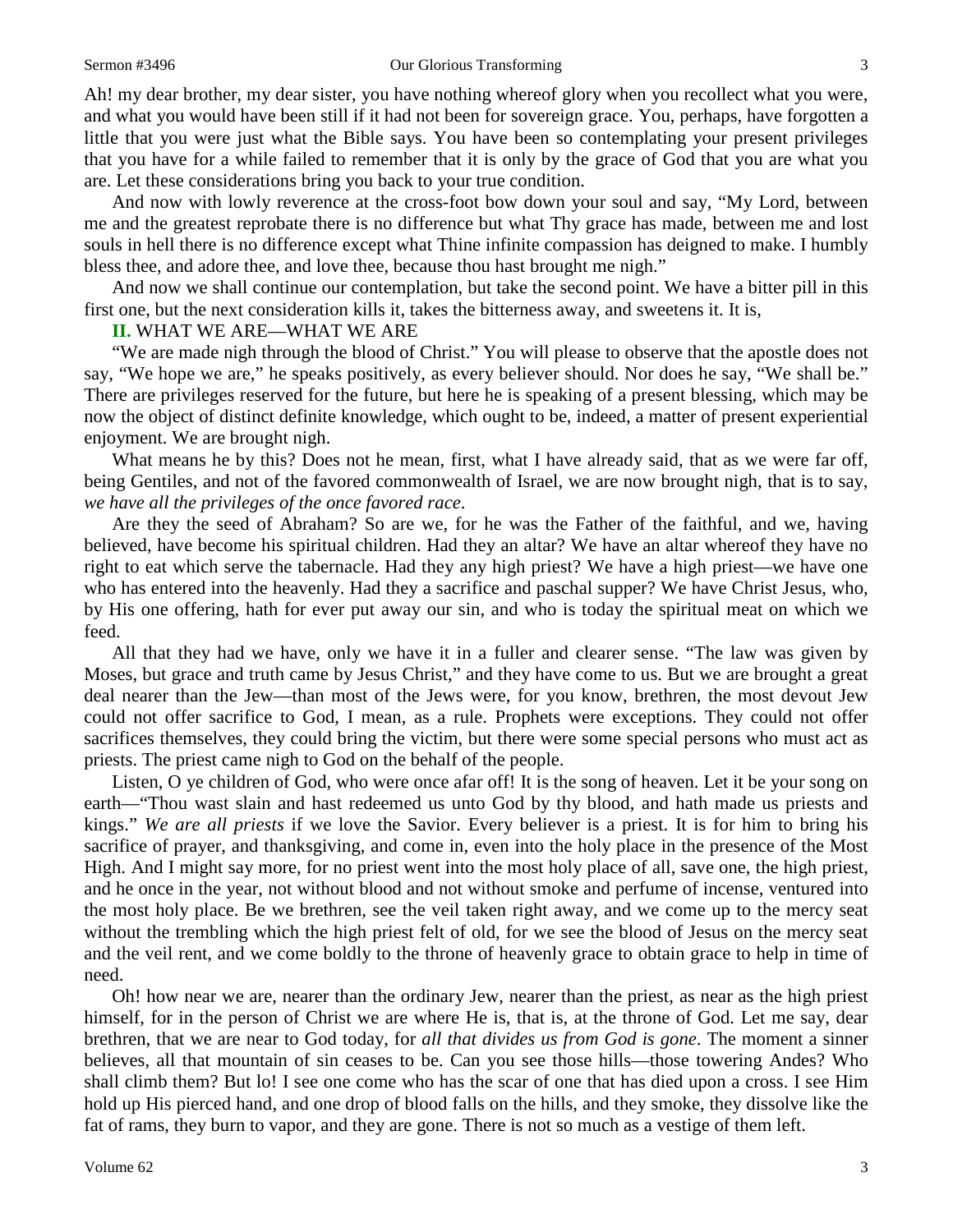Oh! glory be to God, there is no sin in God's book against the believer, there is no record remaining, He hath taken it away and nailed it to His cross and triumphed in the deed. As the Egyptians were all drowned in the sea, and Israel said, "The depths have covered them; there was not one of them left," so may every believer say, "All sin is gone, and we are pure, accepted in the Beloved, justified through the blood and righteousness of Jesus Christ." Oh! how glorious this nearness is when all distance is gone!

And now, brethren, we are near to God, for *we are His friends*. He is our mighty friend, and we love Him in return. Better than that, *we are His children*. A friend might be forgotten, but a child—a father's bowels yearn towards him. We are His children. He has chosen us that we may approach unto Him, that we may dwell in His courts and abide, and go no more out for ever. "The servant abideth not in the house for ever, but the son abideth ever." And this is our privilege. And yet even more than that. Can anybody here imagine how near Jesus Christ is to God. So near are we, for that is truth which the little verse sings—

> *"So near—so very near to God, More near I cannot be; For in the person of His Son, I am as near as He."*

If we are, indeed, in Christ, we are one with Him:, we are members of His body, of His flesh, and of His bones, and He has said, "Where I am, there shall also my servants be," and He has declared that we shall receive the glory—the glory which He had with the Father before the world was. What nearness is this!

Now I have stated that truth, I want you now to feed on it for a minute, and draw the natural conclusions, and feel the fit emotion. Beloved, if you are brought so near to God, what manner of lives ought you to lead? Common subjects ought never to speak a traitorous word, but a member of the Privy Council, one who is admitted to the Court, should certainly be loyal through and through. Oh! how we ought to love God, who has made us nigh!—a people near unto him. How ought heavenly things and holy things to engross our attention! How joyously we ought to live too, for with such high favors as these it would be ungrateful to be unhappy!

We are near to God, brethren. Then God sees us in all things—our heavenly Father knows what we have need of, He is always watching over us for good. We are near to Him—let us pray as if we were near God. There are some prayers that are dreadful from the distance there is evidently in the mind of the offerer. Too generally liturgies are addresses to a God too far off to be reached, but the humble familiarity which boldly comes trembling with fear, but rejoicing with faith, into the presence of God this becomes those who are made nigh. When a man is near a neighbor whom he trusts he tells him his griefs, he asks his help. Deal thus with God, live on Him, live for Him, live in Him. Be never distant from a God who has made you nigh unto Himself. Our life ought to be a heavenly one, seeing that we are brought nigh to God—the God of heaven.

Brethren, how assured every one of us may be of our safety if we are indeed, believers in Christ, for if we are made nigh by love and friendship to our God, He cannot leave us. If, when we were enemies, He brought us nigh, will He not keep us now He has made us friends? He loved us so as to bring us up from the depths of sin, when we had no thoughts, nor desires towards good, and now He has taught us to love Him and to long for Him, will He forsake us? Impossible! What confidence this doctrine gives!

And once more, dear brethren and sisters, if the Lord has brought us nigh, what hope we ought to have for those who are farthest off from God today! Never be you amongst that pharisaical crew who imagine that fallen women or degraded men cannot be uplifted again. Ye were sometimes far off, but He has made you nigh. The distance was so great in your case that surely He who met that can also meet the distance in another case. Have hope for any who can be got under the sound of the Gospel, and labor on until the more hopeless, the most hopeless, are brought there.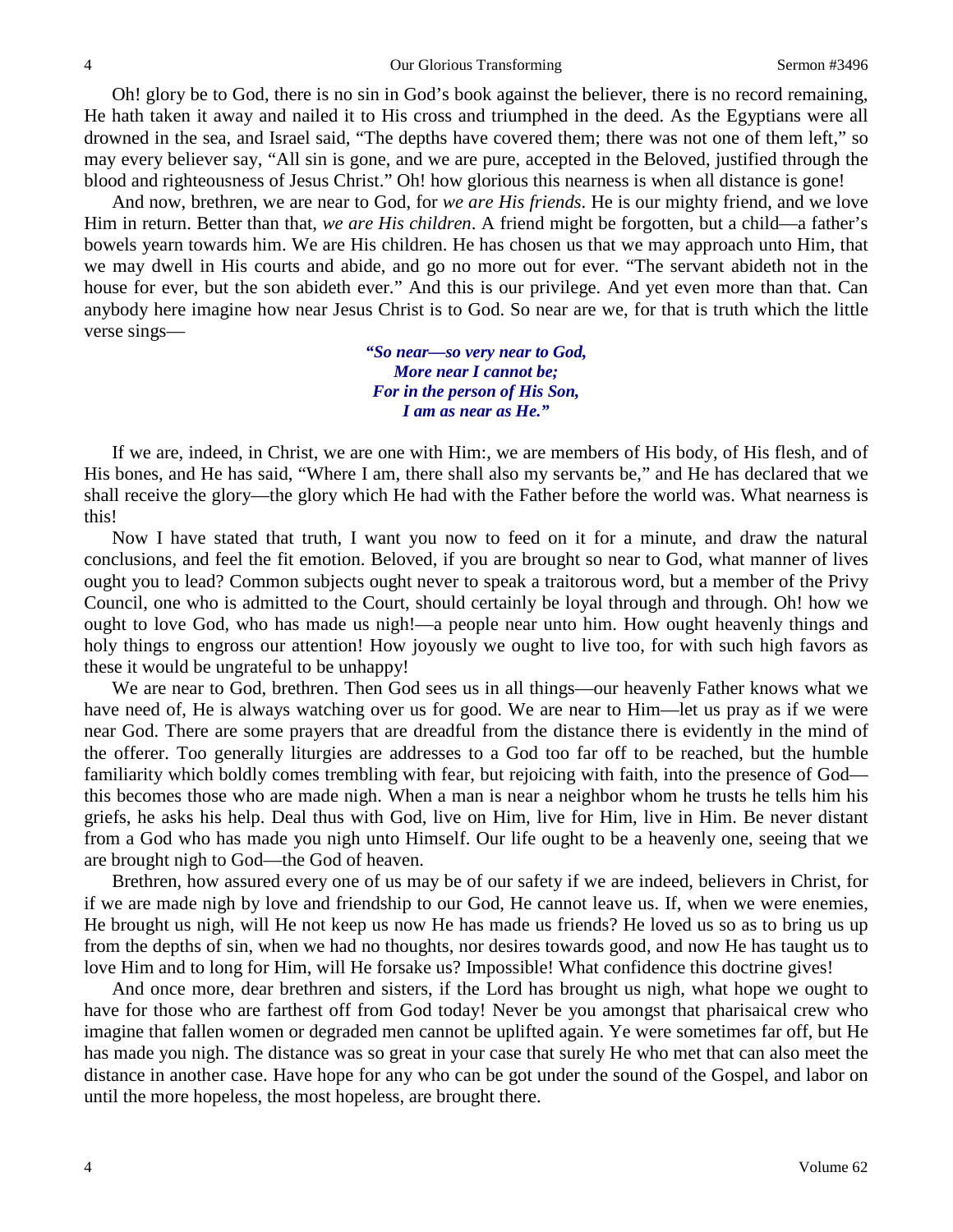Oh! let us gird up our loins for Christian work! believing that if God has saved us, there remain no impossibles. The chief of sinners was saved years ago. Paul said so. He had no mock modesty. I believe he said the truth. The chief of sinners has gone through the gate into heaven, and there is room for the second worst to get through—there is room for thee, friend, as there is room for me. The God that brought me nigh has taught me to know that no man is beyond the reach of His grace. But I must leave that with you, hoping that it will flavor all your thoughts tonight. Once more. The last thing we are to consider is—

#### **III.** HOW THE GREAT CHANGE WAS WROUGHT.

We were put into Christ, and then through the blood we were made nigh. The doctrine of the Atonement is no novelty in this house. We have preached it often, nay, we preach it constantly, and let this mouth be dumb when it prefers any other theme to that old, old story of the passion, the substitution, and consequent redemption by blood.

Beloved, it is the blood of Jesus that has done everything for us. Our debts Christ has paid, therefore, those debts have ceased to be. The punishment of our sin Christ has borne, and therefore, no punishment is due to us, substitution has met a case that is never to be met by any other means. The just has suffered for the unjust to bring us to God. We deserved the sword, but it has fallen upon Him who deserved it not, who voluntarily placed Himself in our room instead, that He might give compensation to justice and full liberty to mercy. It is by the blood that we are brought nigh then. Christ has suffered in our stead, and we are, therefore, forgiven.

But think about that blood a minute. It means suffering, it means a life surrendered with agony. Suffering—we talk about it, ah! but when you feel it, then you think more of the Savior. When the bones ache, when the body is racked, when sleep goes from the eyelids, when the mind is depressed, when the head turns, ah! then we say, "My Savior, I see a little of the price that redeemed me from going down into the pit." The mental and physical suffering of Christ are both worthy of our consideration, but depend upon it His soul's sufferings were the soul of His sufferings, and when we are under deep depression, brought near even unto death with sorrow, then again we guess how the Savior bought us.

The early church was noted in its preaching for preaching facts. I am afraid now that we are too noted for forgetting facts and preaching doctrine. Let us have doctrine by all means, but after all, the fact is the great thing. When Paul gave a summary of the Gospel which he had preached, he said, "This is the gospel that I have preached—that Jesus Christ was crucified, died, was buried, rose again."

There in Gethsemane, where bloody sweat bedews the soil, there on the pavement, where the lash tears again and again into those blessed shoulders till the purple streams gush down, and the ploughers make their furrows, and the blood fills them, there when they hurl Him on His back to the ground, and fasten His hands to the wood with rough iron, there when they lift Him up and dislocate His bones, when they fix the cross into the earth, there when they sit and watch Him, and insult His prayers, and mock His thirst, while He hangs naked to His shame in the midst of a ribald crew, there where God Himself forsakes Him, where JEHOVAH turns His face away from Him, where the sufferer shrieks in agony, "My God, my God, why hast thou forsaken me?"—there it is that we were brought nigh, even we that were far off.

Adore your Savior, my brethren—bow before Him. He is not here, for He is risen, but your hearts can rise, and you can bow at His feet. Oh! kiss those wounds of His, ask that by faith you may put your finger into the print of His nails, and your hand into His side. "Be not faithless, but believing," and let all your sacred powers of mind assist your imagination and faith to realize now the price with which the Savior brought you from a bondage intolerable. God grant you grace to feel something of this.

I have laid the truth before you. Now sit down and quietly turn it over in your mind. And what will strike you? Why, surely first *the heinousness of sin*. Was there nothing that could wash out sin but blood, and was there no blood that could wash it out but the blood of the Son of God? O sin! O sin! what a black, what a damning thing thou art! Only the blood of an incarnate God can wash out the smallest stain of sin. My heart, I charge thee to hate it, my eyes, look not on it, my ears, listen not to its siren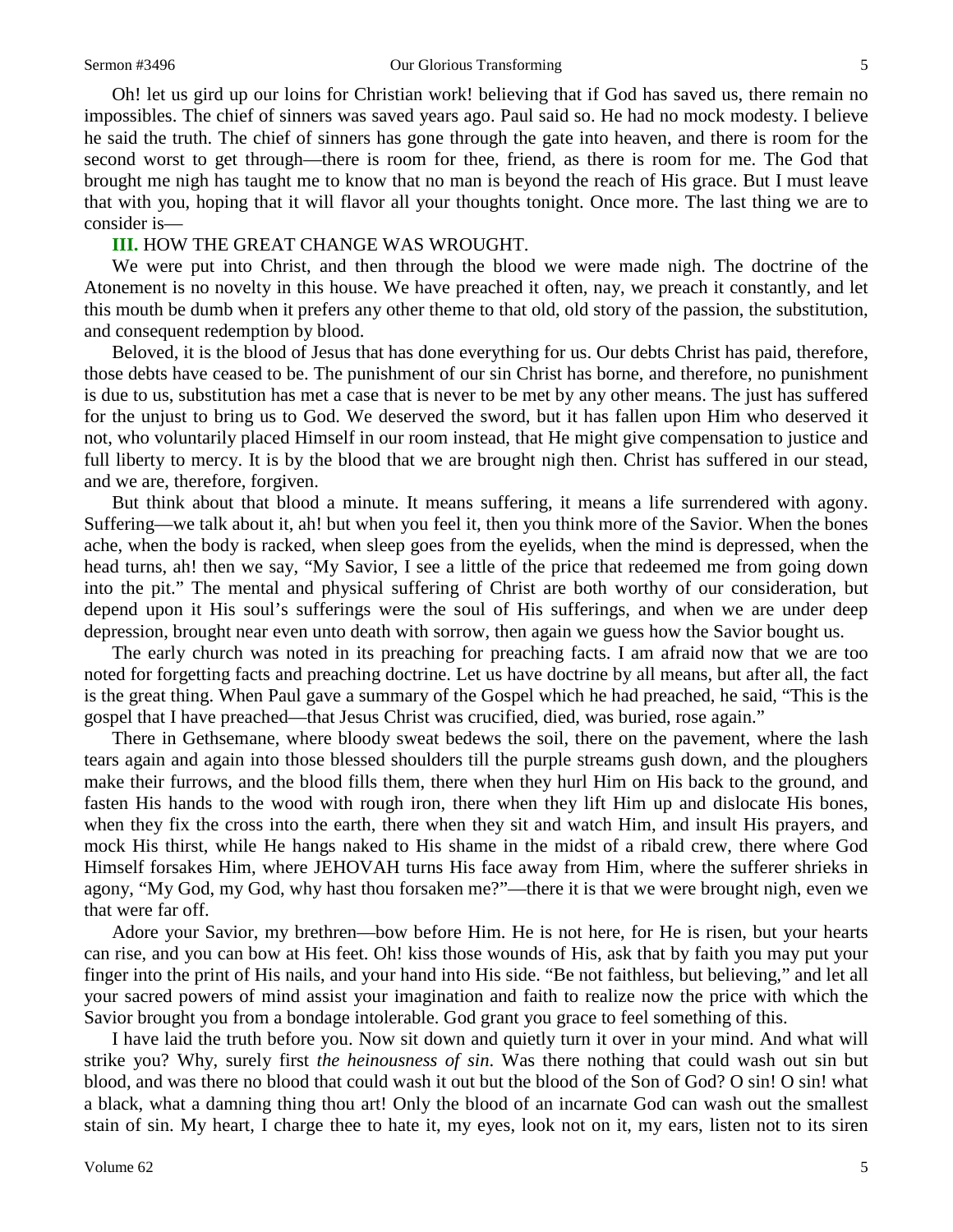charm, my feet, run not in its paths, my hands, refuse to handle it, my soul, loathe, loathe that which murdered Christ, and thrust a spear through the tenderest heart that ever beat.

Next to that, do you not feel emotions of *intense gratitude* that, if such a price was needed, such a price was found? God had but one son, dearer to Him than Isaac was to Abraham, and though there was none to command Him to do it, as there was in Abraham's case, yet voluntarily the gracious Father led His son up to the cross, and it pleased the Father to bruise Hi, He put Him to grief, He gave Him up for us. Which shall I most admire—the love of the Father, or the love of the Son? Blessed be God, we are not asked to make distinctions, for they are one. "I and my Father are one," and in that sacred act of the sacrifice for the sins of men the Father and the Son are both to be worshipped with equal love. You see, then, the heinousness of sin in some degree, for its needing for its pardon the love of Jesus, and the love of God that gave the Savior's blood.

But, dear friends, ere I sit down, let me remark that we learn from our text and from the whole contemplation, what it is that would bring us nearer experientially than we are tonight. How did I get nigh first? Through the blood. Do I want to get near to God tonight? Have I been wandering? Is my heart cold? Have I got into a backsliding state? Do I want to come close now to my blessed Father, and again to look up to Him, and say, "Abba," and rejoice in that filial spirit? There is no way for me to come nearer except the blood. Let me think of it then, and let me see its infinite value, it is sufficient, let me hear its everlasting, ever-prevalent plea, and oh! then I shall feel my soul drawn, for that which draws us nearer to God, and will draw us right up to heaven, is none other than the crimson cord of the Savior's endless, boundless, dying, but ever-living love.

And this teaches me, and teaches you too, and here I have done, *what it is we ought to preach and teach* if we would bring the far-off ones in—if we would bring near to God those that now wander from Him. Philosophy, bah! You will philosophize men into hell, but never into heaven. Ceremonies—you can amuse children, and you can degrade men into idiots with them, but you can do nothing else. The Gospel, and the essence of that Gospel, which is the blood of Jesus Christ—it is this which is an omnipotent leverage to uplift the filth, debauchery, and poverty of this city into life, into light, and into holiness.

There is no battering-ram that will ever shake the gates of hell except that which every time it strikes sounds this word, "Jesus, Jesus, the Crucified." "God forbid that we should glory, save in the cross of our Lord Jesus Christ." If it will save us, it will save others, only let us spread the good news, let us tell the good tidings. Every one of us ought to preach the Gospel somehow. You that speak in common conversation forget not to speak of Him. Scatter such tracts as are most full of Christ—they are the best, others will be of little use. Write letters concerning Him. Remember His name is like ointment, full of sweetness, but to get the perfume you must pour it forth.

Oh! that we could make fragrant all this neighborhood with the savor of that dear name! Oh! that wherever we dwell every one of us might so think of Christ in our hearts that we could not help speaking of Him with our lips! Living, may we rejoice in Him; dying, may we triumph in Him. May our last whisper on earth be what our first song shall be in heaven, "Worthy is the Lamb that was slain and hath redeemed us unto God by his blood." Oh! I pray God to make this season of communion very sweet to you, and I think it will be if you have the key of our meditation tonight, and can unlock the door—if you know how far off you were, and see how near you are by the precious blood.

Oh! there are some far-off ones here tonight, however, to whom I must say just this word. Far-off one, God can make you nigh, you can be made nigh tonight. Whoever you may be, He is able still to save, but the blood must make you nigh—the blood of Jesus. Trust Him. To believe is to live, and to believe means only and simply to trust, to depend upon. That is faith. Have confidence in Christ's sacrifice, and you are saved. God grant you may be enabled to do it, for Jesus' sake. Amen.

### **EXPOSITION BY C. H. SPURGEON**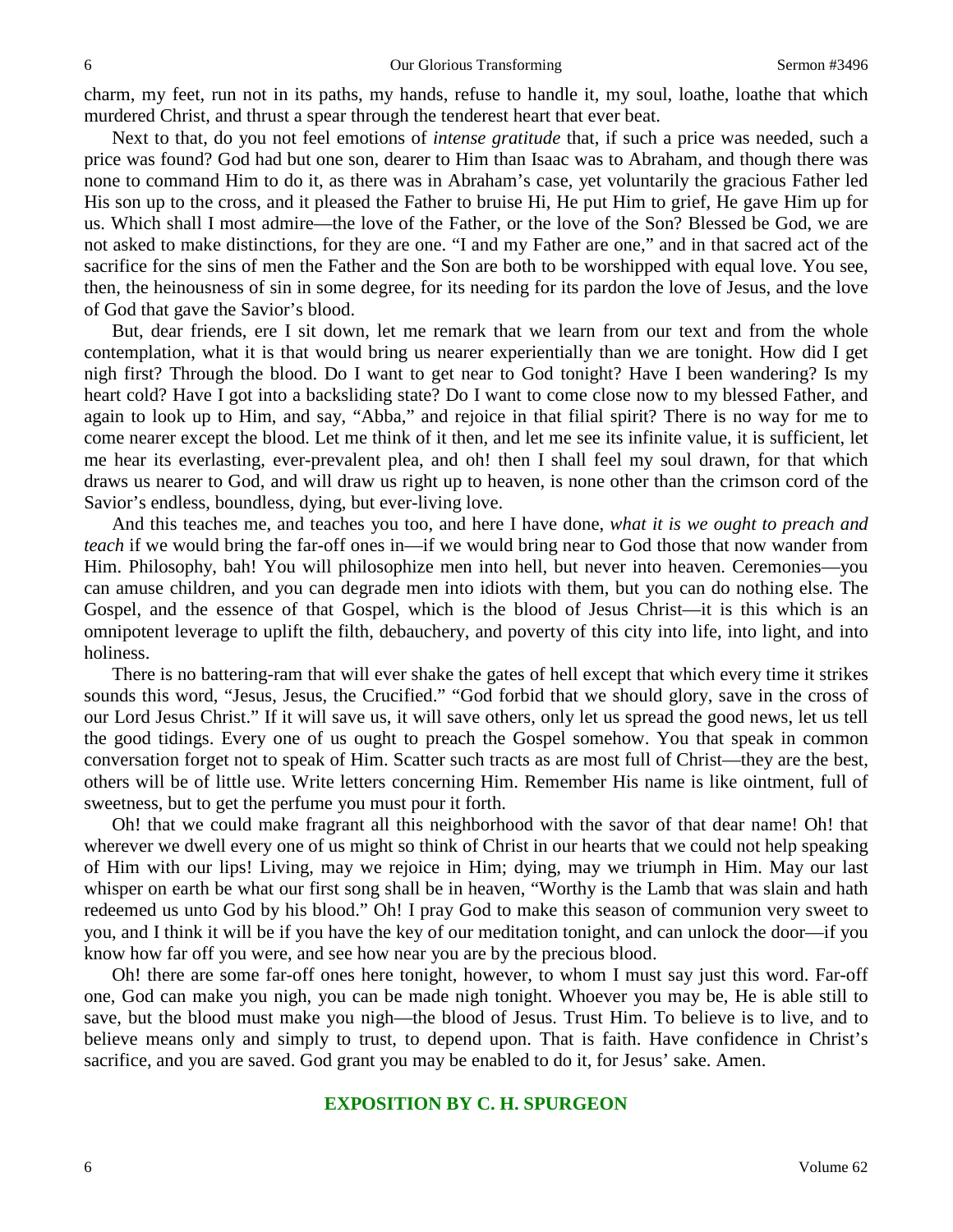#### *1 CHRONICLES 22*

May the Lord instruct us while we read.

Perhaps we shall understand it better if we begin in the twenty-first chapter at the twenty-sixth verse.

**1 Chronicles Chapter 21. Verses 26-27.** *And David built there an altar unto the LORD, and offered burnt offerings and peace offerings, and called upon the LORD; and he answered him from heaven by fire upon the altar of burnt offering. And the LORD commanded the angel; and he put up his sword again into the sheath thereof.*

"And David built there"—that is upon the threshing floor of Ornan. The place of sacrifice was the place of salvation. The angel was smiting Jerusalem, but as soon as ever the sacrifice was offered the angel sheathed his sword.

**28.** *At that time when David saw that the LORD had answered him in the threshingfloor of Ornan the Jebusite, then he sacrificed there.*

Then came a sacrifice of thanksgiving, as there always should be after prayer is answered. Remember how the psalmist puts it, "Then shall they offer bullocks upon thine altar"—after the sin is pardoned and the transgression is put away.

**29-30 and 1 Chronicles Chapter 22. Verse 1.** *For the tabernacle of the LORD, which Moses made in the wilderness, and the altar of the burnt offering, were at that season in the high place at Gibeon. But David could not go before it to inquire of God: for he was afraid because of the sword of the angel of the LORD. Then David said, This is the house of the LORD God, and this is the altar of the burnt offering for Israel.*

The place where God had answered him, where the angel had appeared to him, where the fire had come down from heaven, he felt to be holiest, and that the Lord had directed him to it as the spot where His temple was to be built. It is very significant that it should be upon a threshing floor, for surely the church of God is God's threshing floor, where He gathereth His sheaves together, and separates between the wheat and the chaff. "I will winnow," saith He, "my threshingfloor." Oh! that we might ever recognize that Christ is the temple of God, and Christ is the sacrifice, Christ is the appearance of God that is better to us than the appearance of angels, and Christ is God's answer to us by fire, and where Christ is, there is the burnt offering.

**2.** *And David commanded to gather together the strangers that were in the land of Israel; and he set masons to hew wrought stones to build the house of God.*

It is very observable, not the Israelites, but the foreigners, the aliens, the strangers, the remaining Canaanites that were in the land, were set to hew the stones for the house of the Lord. I have heard very good people indeed object to the ungodly giving any money whatever to God's cause. This is all against it, here are the aliens employed to hew the stones for the house of God, and why should not they? It will do them good, at least, to do some good thing or other in their lives. Let them have an opportunity so to do.

But I see here an indication of the calling of the Gentiles, for whenever the Jews said the Gentiles had nothing to do with God, why the very stones of their temple spoke against them. Were not the timbers brought from Tyre by the Tyrians along in floats? Were not the stones quarried by aliens and foreigners? Oh! the Lord would have His people follow a large, and liberal, and prophetic policy in their dealing with mankind. God forbid that we should shut anybody out from anything that looks like good. Oh! let us not repel them, it may be that in repelling their offerings we may be hardening their hearts. David was a wiser man than that.

**3-4.** *And David prepared iron in abundance for the nails for the doors of the gates, and for the joinings; and brass in abundance without weight; also cedar trees in abundance: for the Zidonians and they of Tyre brought much cedar wood to David.*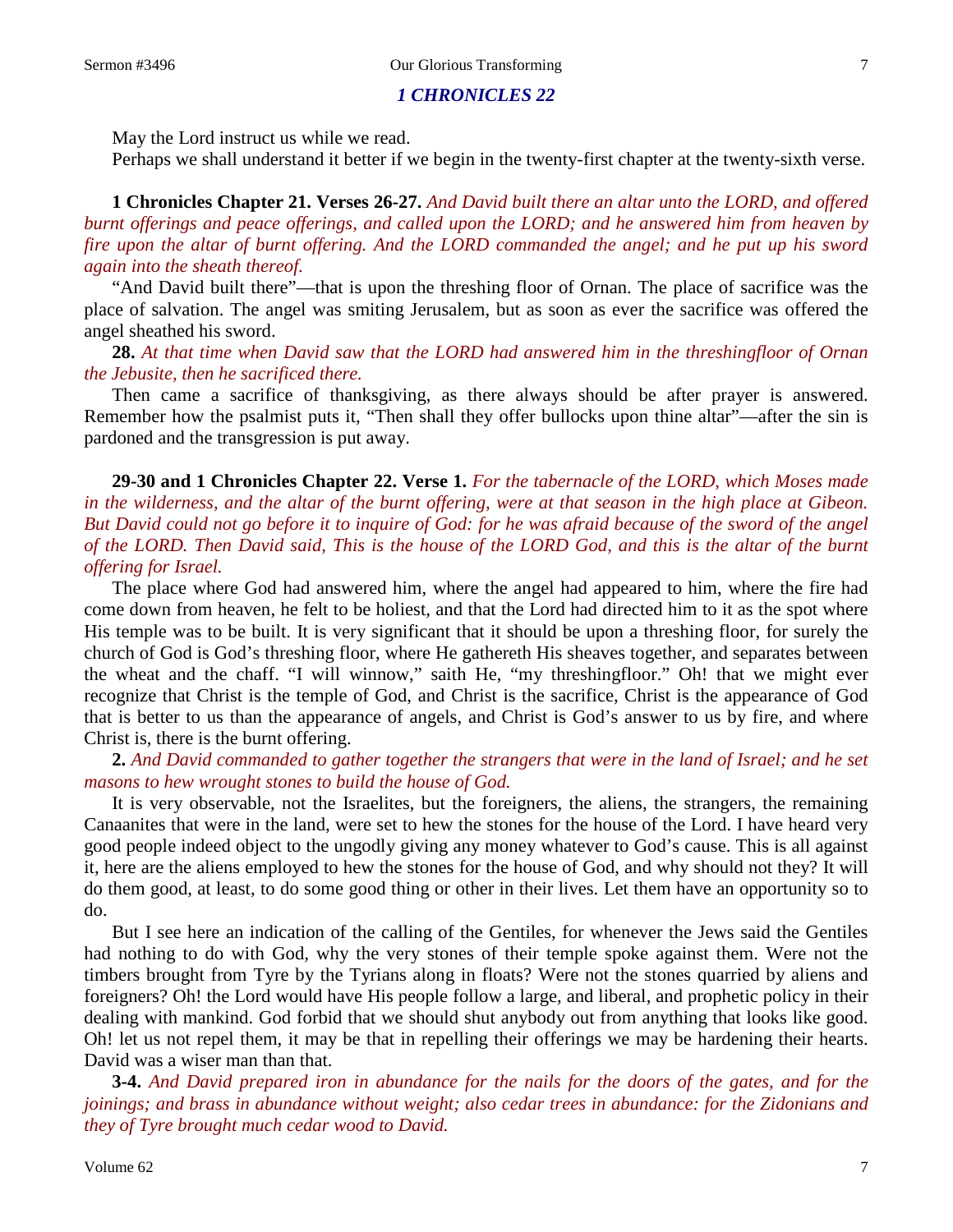Here, again, was a kind of prophecy of what would happen in better days, when the poor Gentiles should be permitted to have a share in the building of the house of God. These Tyrians and Zidonians were amongst the worst of idolaters, and yet they were used in their due place and subservience to hew the trees and float them to the temple, as near as they could get by sea to Joppa.

**5.** *And David said, Solomon my son is young and tender, and the house that is to be builded for the LORD must be exceeding magnifical, of fame and of glory throughout all countries: I will therefore now make preparation for it.*

There is no way of helping young people to serve God like setting them a good example. Let the father feel, with regard to his son, that he is young and tender, he may not be able to begin, but if I begin, I shall get him in the mode of doing such things, and maybe he may carry out my design when I am sleeping in the grave. It was well, it was wise, it was splendid of David thus to make all preparations that Solomon might afterwards go on with the good work.

**5.** *So David prepared abundantly before his death.*

If you cannot do everything yourself—and who can?—is it not well to prepare abundantly before our death for somebody else to go on with the work? Thus shall we live after we are dead—live in our sons, if God be so good to us, live in our grandchildren, who knows?—live in someone we were the means of bringing to the Savior's feet by our ministry.

Then he called to Solomon, his son. He had prepared everything, and now he speaks to him, and he charged him to build a house for JEHOVAH, the God of Israel.

**7-8.** *And David said to Solomon, My son, as for me, it was in my mind to build an house unto the name of the LORD my God: but the word of the LORD came to me, saying, Thou hast shed blood abundantly, and hast made great wars: thou shalt not build an house unto my name, because thou hast shed much blood upon the earth in my sight.*

It was not an allusion to Uriah's blood, as some have thought, for God said this to David long before David's great sin. The wars in which David was engaged were honest wars for the defense and deliverance of the country, in which God had helped him, and yet even the best war is bad in God's esteem. When blood is shed, God delights not in it, and He sets His servant on one side without blaming him, and says, "No: a bloody hand is not fit for the building of My temple. Thou hast been called in the order of providence to be a warrior and a conqueror, thou must be content with that, thou canst not build the temple to the God of Peace."

### **9.** *Behold, a son shall be born to thee, who shall be a man of rest;*

That is a very sweet name for Solomon, "A man of rest." I pray that many a believer here may be a man of that kind. Some believers have to be men of war. There they are, in a world of struggles, disputes, contentions, of their own ambitions—but happy is that man who is of a gentle and a tender spirit, a spirit of holy wisdom, and whom God gives the great privilege to be a man of peace.

**9-10.** *And I will give him rest from all his enemies round about: for his name shall be Solomon, and I will give peace and quietness unto Israel in his days. He shall build an house for my name; and he shall be my son, and I will be his father; and I will established the throne of his kingdom over Israel for ever.*

What a sweet benediction from an aged man's mouth.

**11-13.** *Now, my son, the LORD be with thee; and prosper thou, and build the house of the LORD thy God, as he hath said of thee. Only the LORD give thee wisdom and understanding, and give thee charge concerning Israel, that thou mayest keep the law of the LORD thy God. Then shalt thou prosper, if thou takest heed to fulfill the statutes and judgments which the LORD charged Moses with concerning Israel: be strong, and of good courage; dread not, nor be dismayed.*

This was addressed to a young man and tender by an old man who had displayed much courage. They who have been courageous themselves can safely encourage others to be so. God make us all in every good cause to be free from fear. Like Bernard, the knight, may we be "without fear, and without reproach," ever contending for God and His truth.